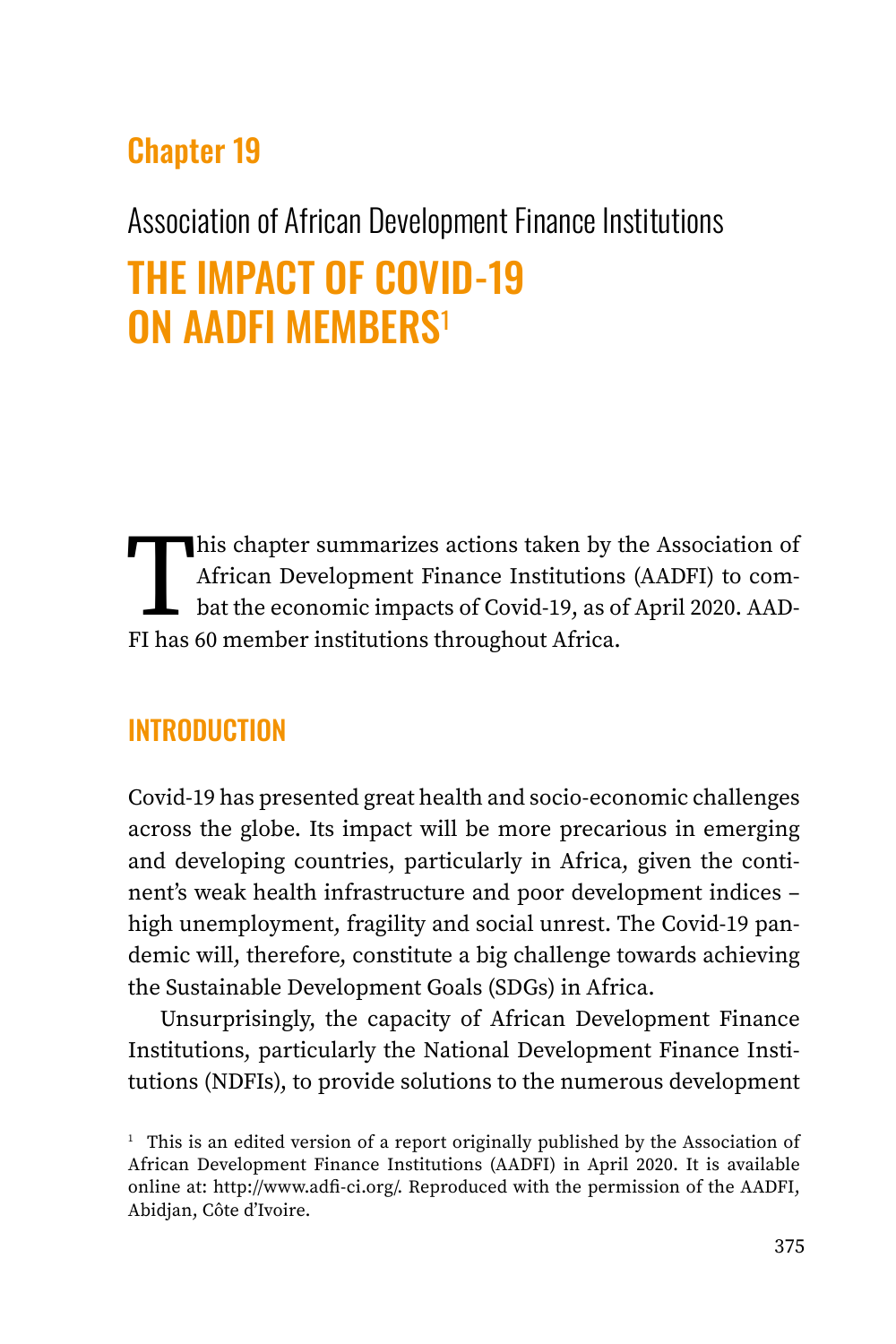challenges of the continent has been further weakened as the pandemic compounds their existing challenges.

It is on this premise that the Association of African Development Finance Institutions (AADFI) surveyed African NDFIs to ascertain the impact of the pandemic on their operation and what solutions could be provided.

### CONSEQUENCES OF COVID-19 ON NATIONAL DFIS (NDFIS)

#### **Macroeconomic effect**

Most African countries will grapple with their financial positions as revenue earning nosedived in the wake of the pandemic. For instance, the crash in oil price from over \$60/barrel at the beginning of the year to under \$30/barrel as a result of Covid-19, and the decline in commodity prices, have both led to a huge shortfall in the revenue of commodity exporting countries. Generally, most member countries would face revenue challenges to finance their budget and fight the pandemic.

Moreover, as these countries grapple with supply and demand shocks, decline in travel, investment and remittances, inflation is likely to spike in the short term, with a fall in the value of their currencies. This may result in the high cost of funds, liquidity constraints, challenges in mobilizing suitable financing and incapacitation of National DFIs to lend or fund the completion of projects.

Furthermore, there would be a stoppage in production, and a likely tendency of most economies to slip into recession, with the disappearance of several small businesses and the emergence of high levels of corporate debt. The consequences of these will manifest in job losses and high unemployment, and worsened social unrest in most African countries.

#### **Re-direction of funds meant for DFIs by the government**

As countries contend with the huge financial resources required to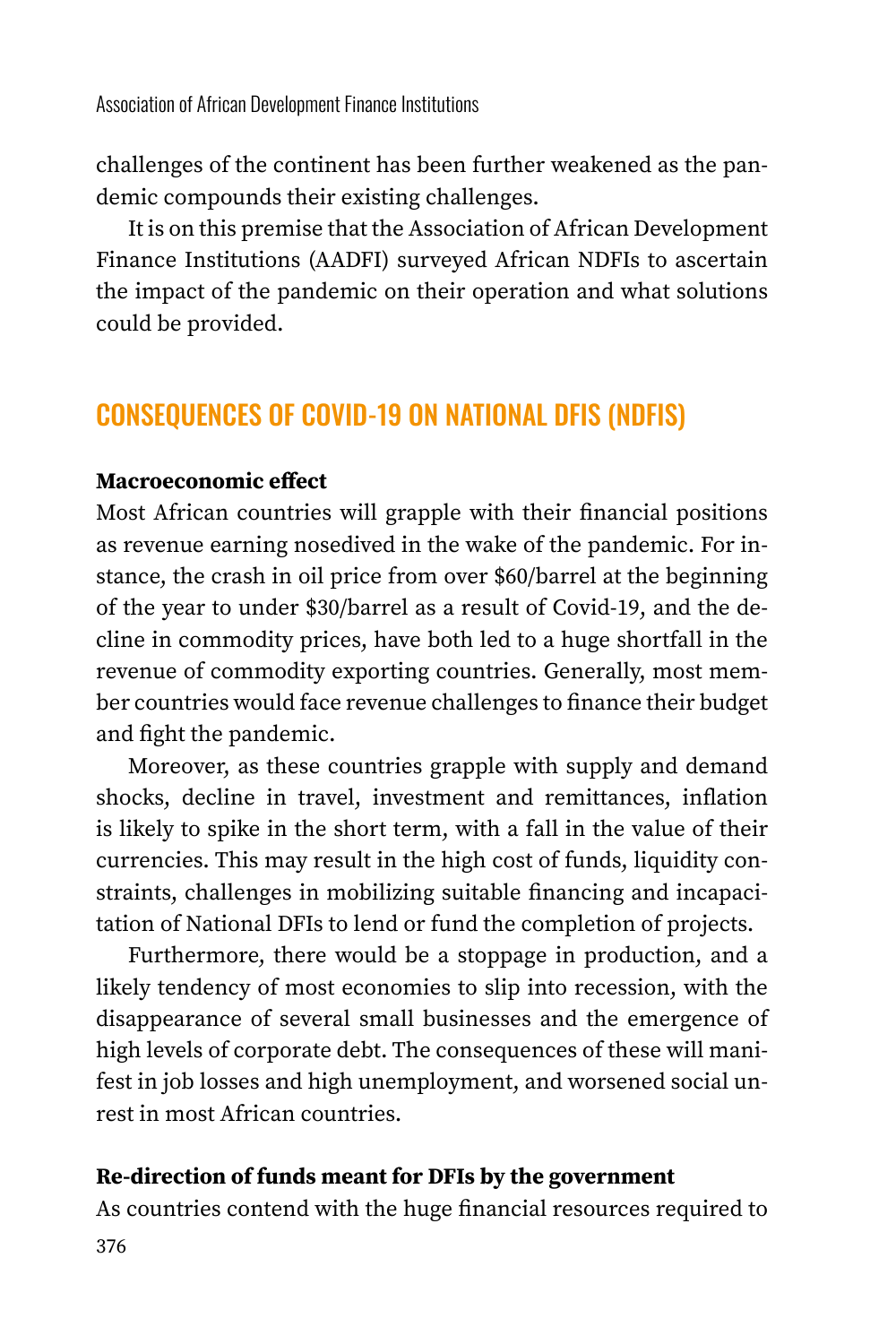fight the Covid-19 pandemic in the face of a liquidity squeeze, most African governments are redirecting resources meant for development projects to the health sector to help mitigate the pandemic. This further deprives the NDFIs of the funding that would have gone towards financing micro-, small- and medium-sized enterprise (MSME) projects and creating jobs.

Consequently, NDFIs will face higher business risks, a reduction in business opportunities and a decline in operation due to the shutdown of MSMEs' business activities, a scaling back of business growth plans and lower profit margins, if not outright operating losses for the current financial year. Furthermore, NDFIs will witness drastic shrinking in their balance sheet and pressure to redirect their existing funding portfolio towards responding to Covid-19.

Despite the above constraints, National DFIs would still be expected to play a countercyclical role and support their governments to develop effective fiscal and business stimulus packages.

### CONSEQUENCES FOR NDFI'S LENDING ACTIVITIES

#### **Lower-investment inflow**

There will be a slowdown in business activities, thus reducing the level of investment inflow and leading to a contraction in NDFIs' projected earnings. Nonetheless, a greater shift in DFIs' financing priorities to agriculture, medical and pharmaceutical products is expected.

A possible decrease in the number of requests for new credit will eventually hinder DFIs' contribution to job creation. In addition, challenges related to restrictive measures, impacting directly on specific sectors funded by some national DFIs − such as catering, transport, hotels, trading and other small businesses − will all translate to massive job cuts.

#### **Funding and liquidity challenges**

It is unlikely that governments will channel funds to DFIs for fi-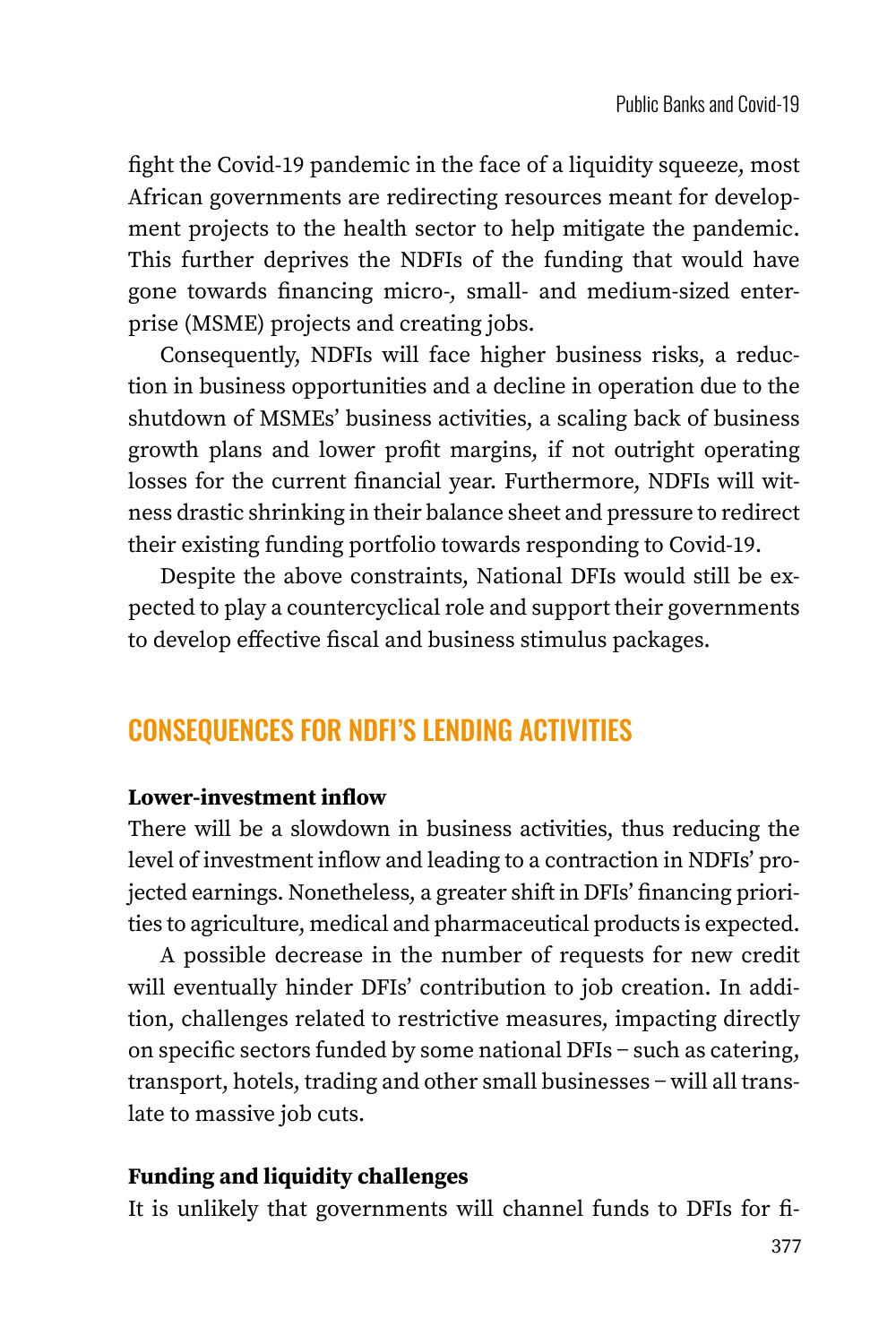nancing MSMEs in the near future, as governments' priorities have shifted to fighting the pandemic. The level of funding from development partners targeting job creation in Africa may shrink.

With the challenge of a funding shortages, most DFIs will be forced to scale down lending activities (credit rationing) and funding shortages for ongoing projects leading to time and cost overruns, as well as increased risk of project failure; and lower profitability of operation due to a lower volume of lending activities and possible provisioning on classified loans.

As most businesses funded by NDFIs struggle for survival, supporting these businesses may also increase the risk on DFIs' liquidity – the prudential limit being breached with a significant constraint on the capacity to offer financial support on the scale that will likely be required to help economic recovery.

It is expected that most DFIs providing guarantees may face a certain risk of cascading calls on guarantees for projects in progress and previously approved. Also, in a context of strict limitation on granting new credits at the level of lending banks, guarantee requests addressed to guarantee institutions will be rare.

#### **Deterioration in asset quality**

As businesses and projects funded by DFIs get stressed, and in a good number of cases some projects will halt, it is envisioned that most DFIs will face the risk associated with cash flow cycle, decline in revenues and high default rates in loan re-payments in the coming months, based on business analysis and payment deferment. Thus, the anticipated surge in Non-Performing Loans is projected to be about 60% arising from the MSME difficulties in servicing their loans.

Moreover, a decrease in return on DFIs' assets, an increase in counterparty risk, an increase in the level of provisions induced by the outstanding payments recorded, resource scarcity (fewer opportunities to access resources at moderate cost) and poor project financing capacity will be evident. The impact of these will weaken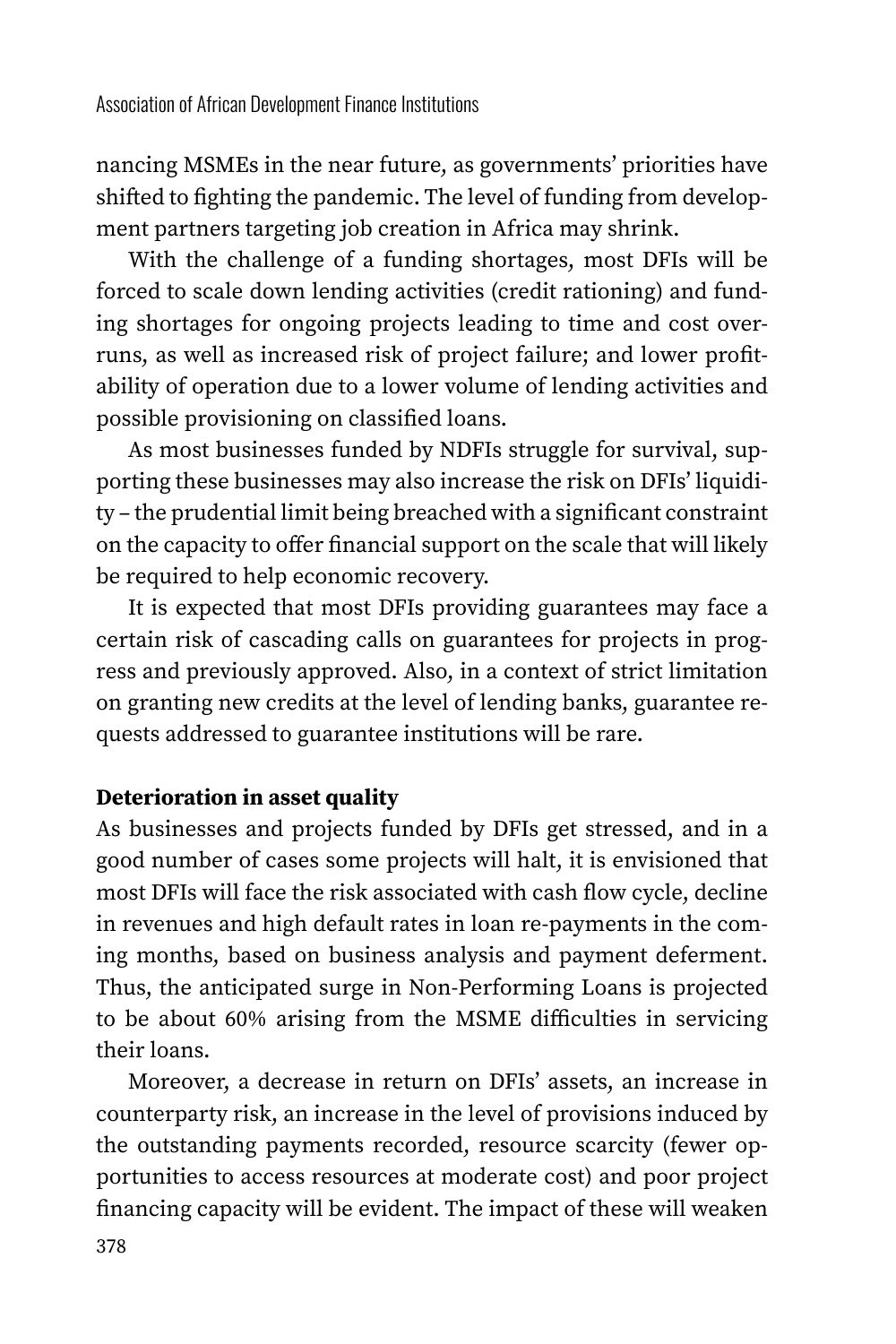the viability of projects under implementation, and negatively affect most DFIs' profitability and financial sustainability.

#### **Business operation and business continuity**

The risk of exposure of staff to Covid-19 and the need to adopt protective measures in line with the established protocol will redefine the way DFIs operate henceforth. Already, as in most institutions, there is a re-configuration of the approach to working in terms of flexibility and teleworking.

The situation will also result in a change in client and staff engagement models and possible delays in project evaluations and diligences due to travel restrictions, especially for national DFIs with cross-border projects.

### AFRICAN NATIONAL DFIS RESPONDING TO COVID-19

Therefore, African DFIs should take their response to the pandemic as a measure of their strengths and weaknesses in designing innovative development products.

Business strategies and processes are being revised in most national DFIs in the wake of the disruptions brought by the pandemic. This includes a review of the contingency plan and re-engaging with stakeholders, including existing clients, to understand the expected impact of the pandemic on their activities. The result in most cases indicated that at least 40% of clients expect the current challenges to impact their ability to meet upcoming debt obligations. Thus, NDFIs are reviewing their clients' liquidity position and evolving a payment deferment for up to six months and above.

Some institutions have incorporated the impact of Covid-19 into their short- and medium-term strategy. They have created a dedicated fund for Covid-19 to support the financing of business in the health industry and to facilitate the procurement of essential supplies and finished goods specifically geared toward mitigating Covid-19.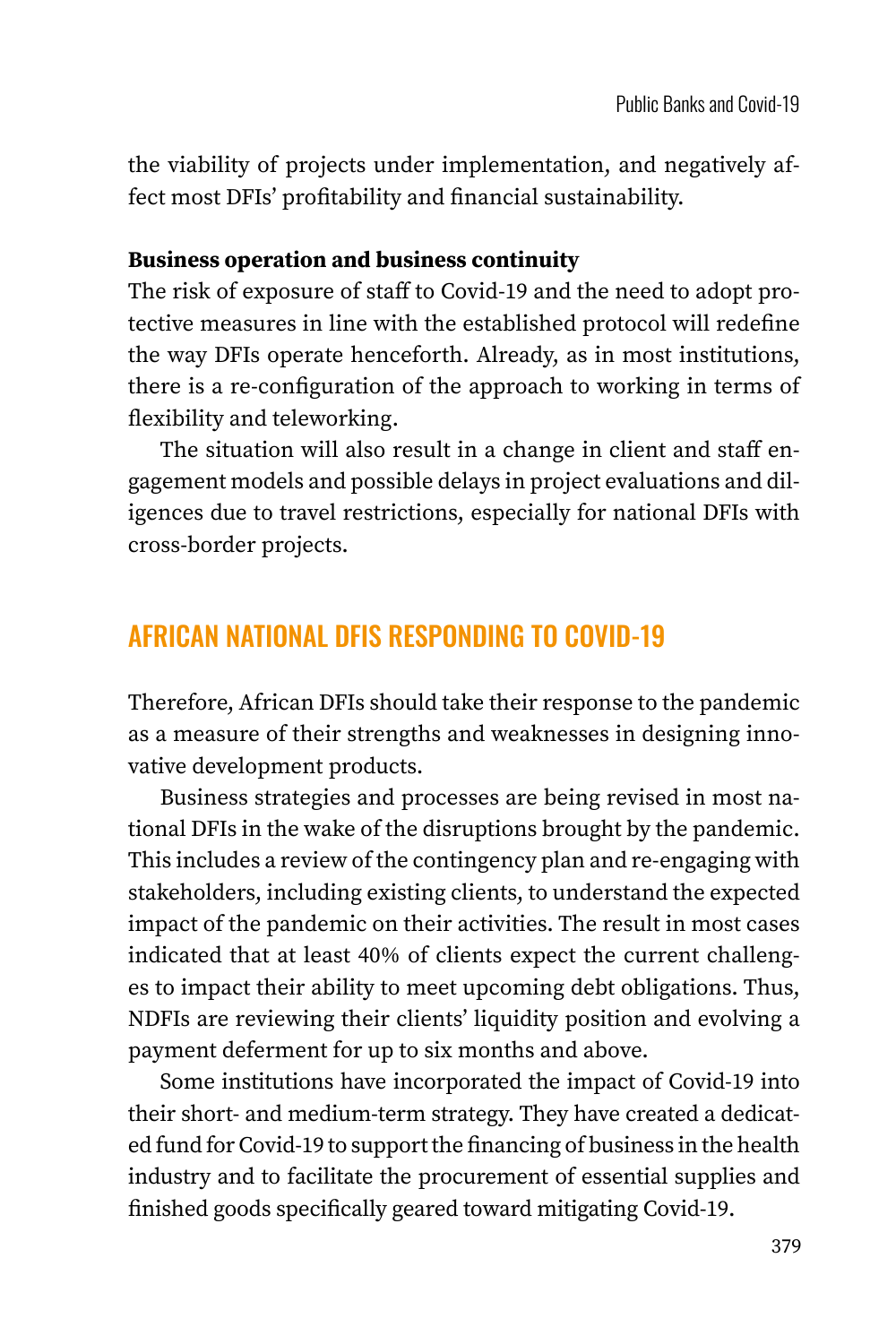Association of African Development Finance Institutions

#### **Protection of employees**

All member DFIs took proactive measures to keep employees safe and have implemented a business continuity plan, as work is now mostly done remotely.

#### **Downward revision of budget**

The cut in business activities and expected negative impact on cash inflow have compelled most NDFIs to review their operating budget downward, with up to a 30% slash across the board; and to reduce their total expenditures by up to 25% in the first instance, with a view to adopt further cuts in other non-critical expenses depending on macroeconomic outlook over the next three to six months.

#### **Portfolio review**

Portfolios have also been revised to establish anticipated credit risks per sector and per client to devise survival strategy, activate contingency funding plans and explore the possibility of getting funds to absorb the effects of Covid-19.

Besides, projects are being prioritized with an emphasis on strong financial viability and, in some cases, on a less risky asset to optimize limited financial resources. Some projects may have to be sold off, according to some DFIs, to reduce financial stress and create the capacity to complete the most viable projects.

#### **Review of credit term**

Most institutions have revised credits terms to about a 180-day moratorium on existing credit facilities for households (extendable to 360 days) and other loan conditions relaxed to ease affordability challenges as a proactive measure to avoid loans going bad.

NDFIs are reengineering their balance sheet projections while also requesting their lenders to grant a moratorium to cushion the liquidity impact.

DFIs are, however, expected to apply the instruments of debt relief selectively to reward their historically well performing clients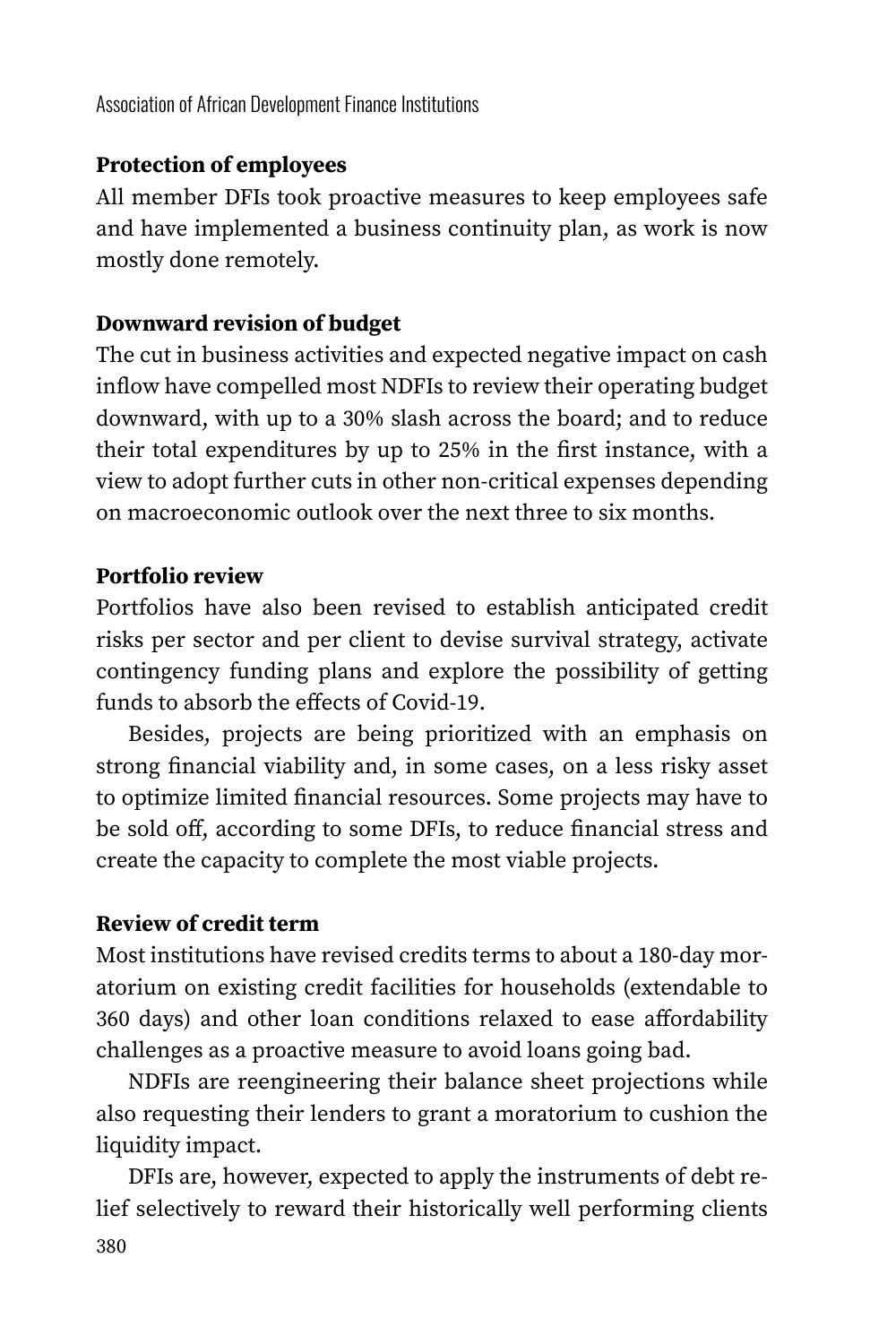and thus to reduce the impact of the pandemic on the present and future NPL Ratios. As bad as the situation is, stronger DFIs may also be shaken, but the pandemic should *not* lead to the demise of DFIs.

The pandemic creates an opportunity for DFIs to prove their relevance to governments in Africa through strategic planning and the introduction of innovative approaches to the delivery of their mandates.

### SUPPORT REQUIRED BY NDFIS IN ADDRESSING COVID-19 CHALLENGES

- Concessional debt funding, grants, provision of credit guarantee, liquidity support and a downward review of the term for credit lines obtained from multilateral banks in order to rescue businesses, support projects in the agricultural (transport, production, storage, energy, seed distribution, road maintenance) and pharmaceutical sectors to save existing businesses and jobs.
- The need to engage with governments for capital injections into national DFIs, channel development funds and funds provided by development partners through the national DFIs to be directed to appropriate sectors to stimulate economic activities.
- A waiver on limitations to the restructuring of credit facilities that may be at risk; temporary capital and liquidity relief to provide DFIs with enough time to build up capital buffers; and a postponement of compliance requirements such as single obligor limits for one year.
- The need for relevant technical assistance and capacity building in the following areas, among others, are required to reinforce capacity in member institutions:
	- Business Continuity Plan (BCP).
	- Stress testing framework covering finance, technology,